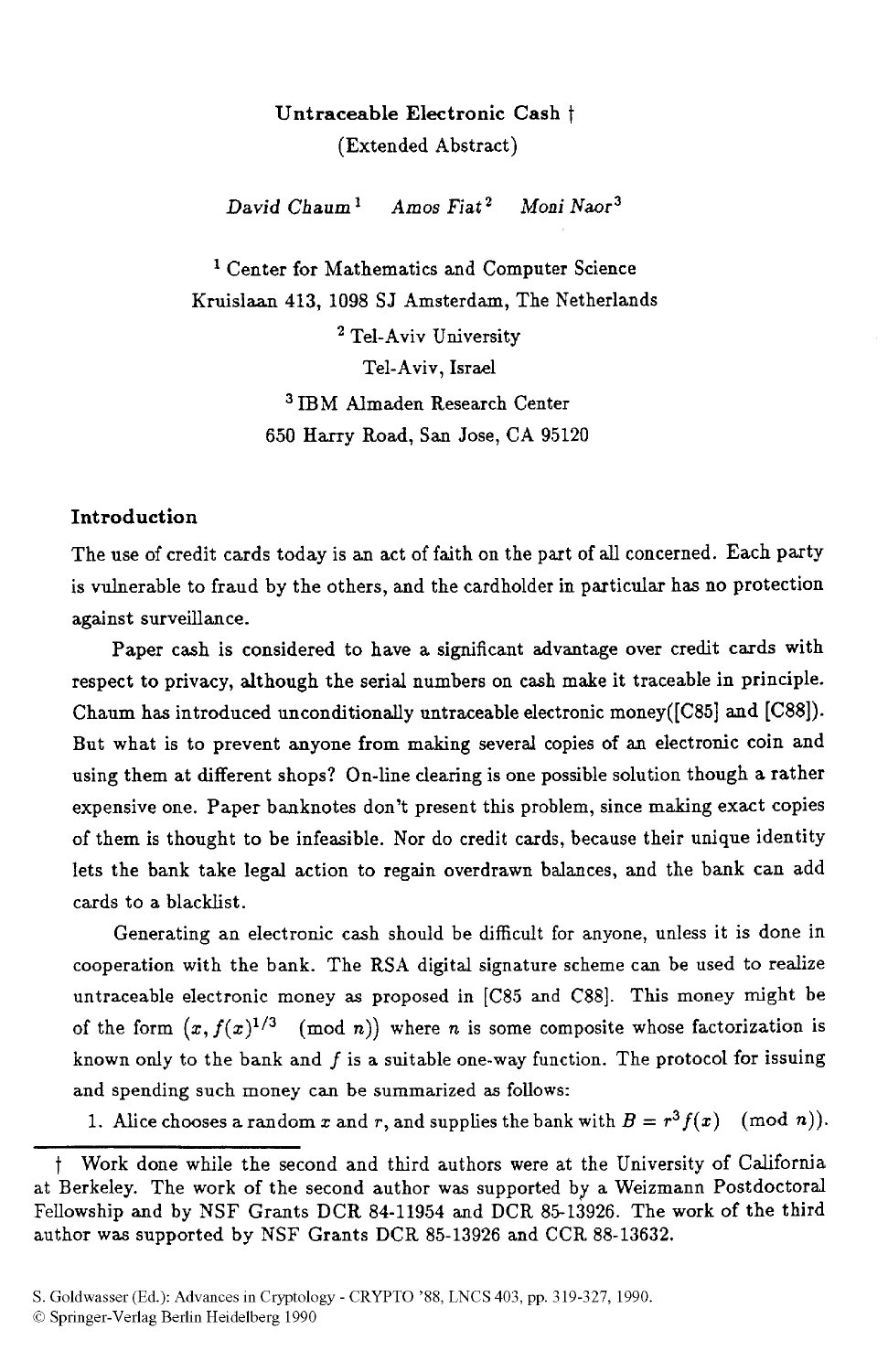- 2. The bank returns the third root of *B* modulo *n*:  $\mathbf{r} \cdot f(x)^{1/3}$  (mod *n*) and withdraws one dollar from her account.
- 3. Alice extracts  $C = f(x)^{1/3} \text{ mod } n$  from *B*.
- **4.** To pay Bob one dollar, Alice gives him the pair  $(x, f(x)^{1/3} \pmod{n}$ .
- *5.* Bob immediately *calls* the bank, verifying that this electronic coin has not already been deposited.

Everyone can easily verify that the coin has the right structure and has been signed by the bank, yet the bank cannot link this specific coin to Alice's account.

Among other advantages, the new approach presented here removes the requirement that the shopkeeper must contact the bank during every transaction. If Alice uses a coin only once, her privacy is protected unconditionally. But if Alice reuses a coin, the bank can trace it to her account and can prove that she has used it twice.

Our work is motivated by that on minimum disclosure ([CSS], [BCSSa], [BC86b] and [BCC]) and **on** zero-knowledge ([GMR], [GMWSSa] and [GMW86b]). Our scheme protects Alice's privacy unconditionally **as** is possible with the former, rather than computationally **as** in the latter. Using these very general results - which seem to be infeasible in practice - the security of the protocols presented here could be reduced to, say factoring (or any onw-way permutation if Alice's privacy is only computationally secure). Instead, We use the cut-and-choose methodology (first introduced in [R77]) directly, yielding quite practical constructions.

The next section presents our basic scheme, which guarantees untraceability, yet allows the bank to trace a "repeat spender". We then show how to modify the protocol so that the bank can supply incontestable proof that Alice has reused her money. Finally, we give a more efficient variant and briefly discuss further work.

### **1. Untraceable Coins**

The bank initially publishes **an** RSA modulus n whose factorization is kept secret and for which  $\phi(n)$  has no small odd factors. The bank also sets some security parameter *k.* 

Let f and **g** be two-argument collision-free functions; that is, for any particular such function, it is infeasible to find two inputs that map to the same point. We require that f be "similar to a random oracle". For unconditional untraceability we also require **g** to have the property that fixing the first argument gives a one-to-one (or **<sup>c</sup>**to 1) map from the second argument *onto* the range.

Alice has a bank account numbered  $u$  and the bank keeps a counter  $v$  associated with it. Let  $\oplus$  denote bitwise exclusive or and  $\parallel$  denote concatenation.

To get an electronic coin, Alice conducts the following protocol with the bank: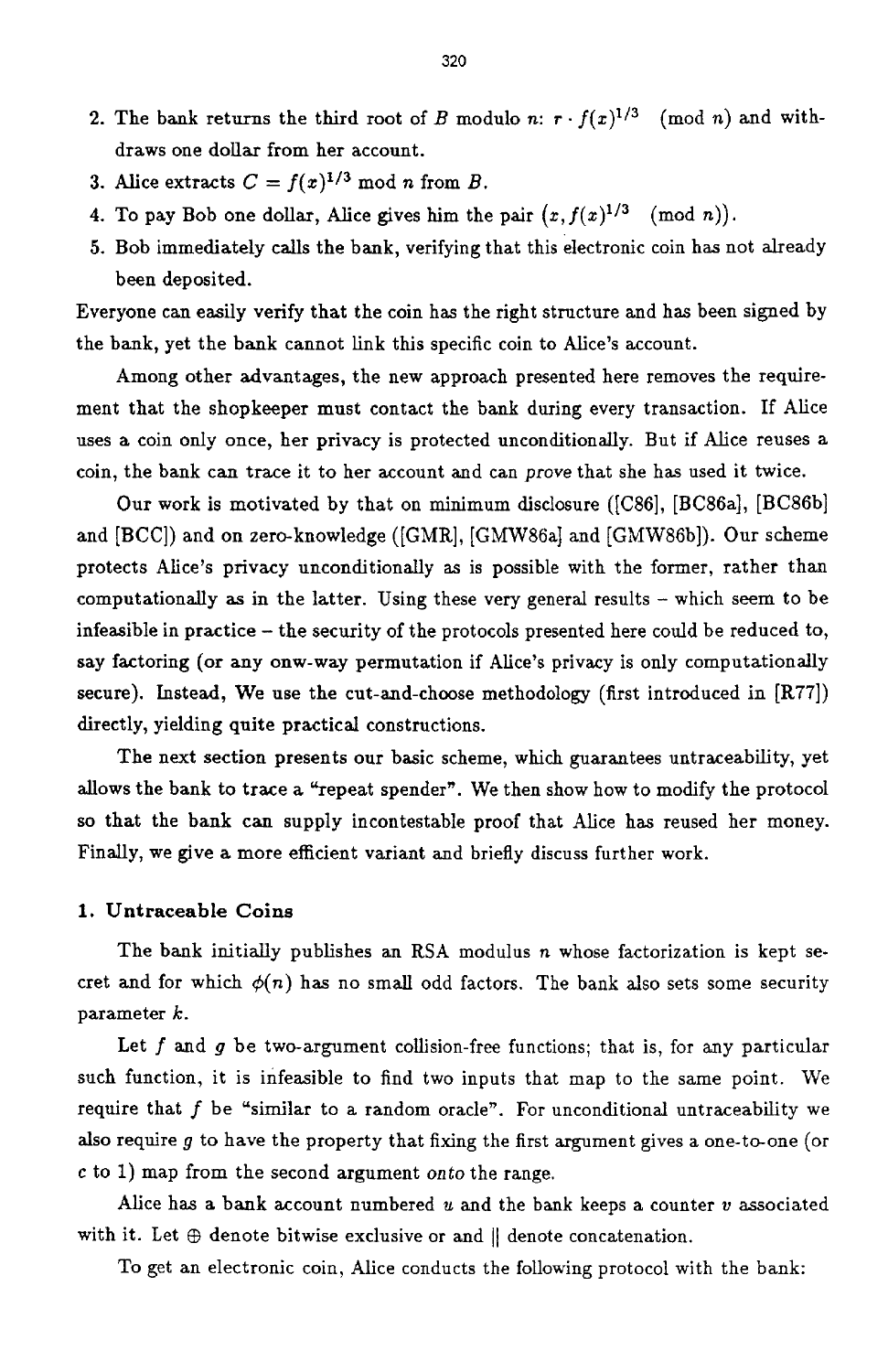- 1. Alice chooses  $a_i, c_i, d_i$  and  $r_i, 1 \leq i \leq k$ , independently and uniformly at random **from** the residues **(mod** *n).*
- *2.*  Alice **forms** and sends to the bank *k* **blinded candidates** (called *B* for mnemonic purposes)

$$
B_i = r_i^3 \cdot f(x_i, y_i) \bmod n \quad \text{for} \quad 1 \leq i \leq k,
$$

where

$$
x_i = g(a_i, c_i) \qquad y_i = g(a_i \oplus (u \Vert (v + i)), d_i).
$$

- **3.** The bank chooses a random subset of  $k/2$  blinded candidate indices  $R = \{i_j\}$ ,  $1 \leq i_j \leq k$  for  $1 \leq j \leq k/2$  and transmits it to Alice.
- 4. Alice displays the  $r_i$ ,  $a_i$ ,  $c_i$  and  $d_i$  values for all  $i$  in  $R$ , and the bank checks them. Note that  $u\|(v + i)$  is known to the bank. To simplify notation we will assume that  $R = \{k/2 + 1, k/2 + 2, ..., k\}.$
- *5.*  The bank gives Alice

$$
\prod_{i \notin R} B_i^{1/3} = \prod_{1 \le i \le k/2} B_i^{1/3} \mod n
$$

and charges her account **one** dollar. The bank **also** increments Alice's counter *v*  by *k.* 

6. Alice can then easily extract the electronic coin

$$
C=\prod_{1\leq i\leq k/2}f(x_i,y_i)^{1/3}\bmod{n}.
$$

Alice reindexes the candidates in *C* to be lexicographic on their representation:  $f(x_1,y_1) < f(x_2,y_2) < \cdots < f(x_{k/2},y_{k/2})$ . Alice also increments her copy of the counter v by *k.* 

Note: For any fixed  $\epsilon$ , if fewer than  $(1 - \epsilon)$  of the *k* blinded candidates  $B_i$ 's have the proper form  $(r^3 f(g(a_i, c_i), g(a_i \oplus (u \parallel (v+i)), d_i)))$ , then Alice is caught with probability  $1 - \exp(-c\epsilon k)$  for some constant *c*.

TO pay Bob one dollar, Alice and Bob proceed **as** follows:

- **1.** Alice sends *C* to **Bob.**
- 2. Bob chooses a random binary string  $z_1, z_2, \ldots, z_{k/2}$ .
- 3. Alice responds as follows, for all  $1 \leq i \leq k/2$ :
	- **a.** If  $z_i = 1$ , then Alice sends Bob  $a_i$ ,  $c_i$  and  $y_i$ .

b. If  $z_i = 0$ , then Alice sends Bob  $x_i$ ,  $a_i \oplus (u||(v + i))$  and  $d_i$ .

- **4.** Bob verifies that *C* is of the proper form and that Alice's responses fit C.
- *5.* **Bob** later **sends** *C* and Alice's responses to the bank, which verifies their correctness and credits his account.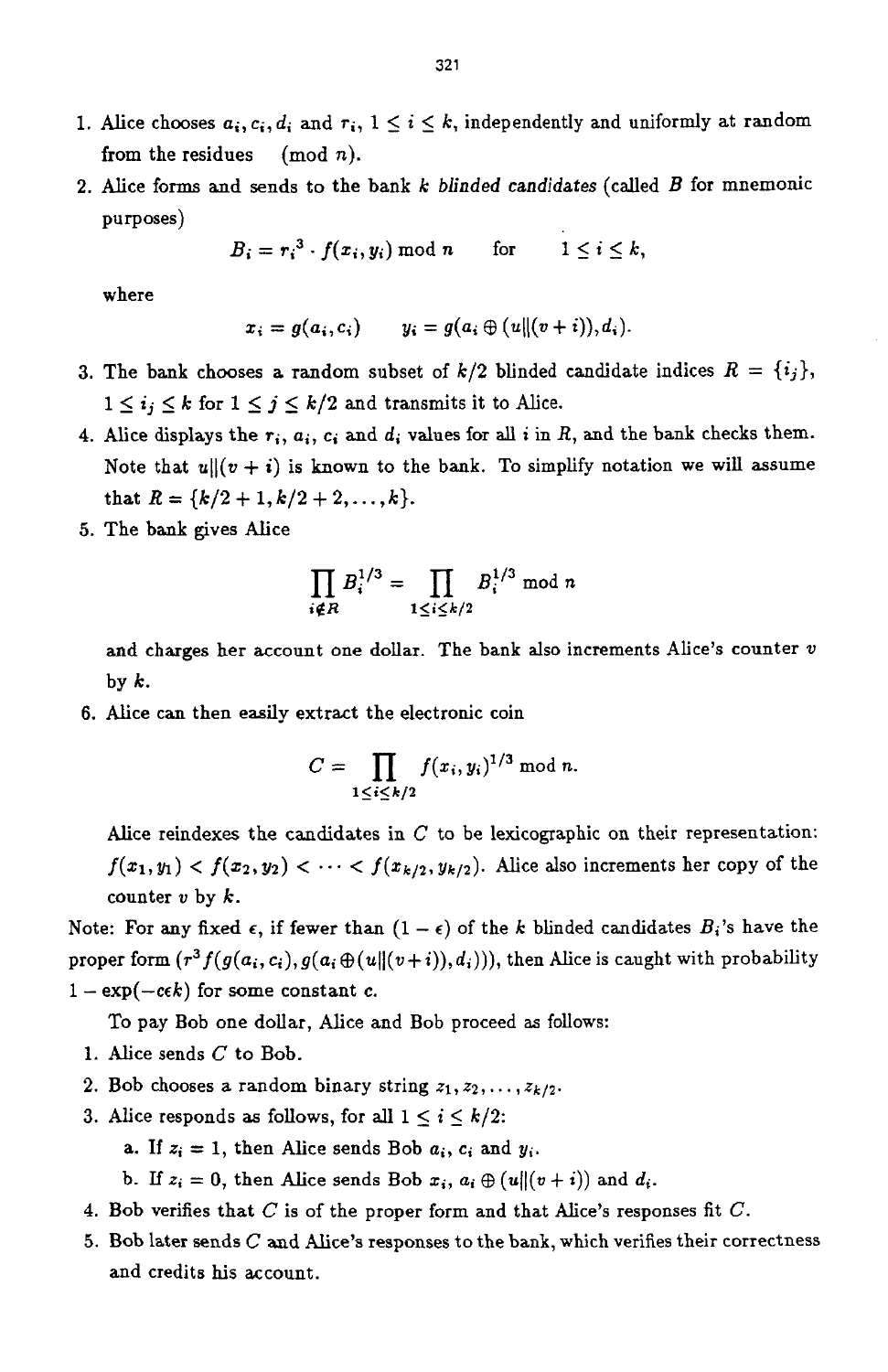and  $a_i \oplus (u||v)$  (for  $z_i = 0$ ). The bank must store C, the binary string  $z_1, \ldots, z_k$  and the values  $a_i$  (for  $z_i = 1$ )

If Alice uses the same coin *C* twice, then she has a high probability of being traced: with high probability, two different shopkeepers will send complementary binary values for at least one bit  $z_i$  for which  $B_i$  was of the proper form. The bank can easily search its records to ensure that *C* has not been used before. If Alice uses *C* twice, then, with high probability, the bank has both  $a_i$  and  $a_i \oplus (u||(v+i))$  with high probability. Thus, the bank can isolate u and trace the payment to Alice's account.

A possible problem with this scheme is a collusion between Alice and a second shopkeeper Charlie. After the transaction with Bob, Alice describes the transaction to Charlie, and both Bob and Charlie send the bank the same information; the bank knows that with very high probability one of them is lying, but has no way of telling which one, **and** cannot trace the coin to Alice's account

By fixing Bob's challenge to Alice, however, such a coalition can be kept from defrauding the bank. Every shopkeeper has a fixed query string, and every two strings have Hamming distance at least *ck* for some constant c. To prevent Alice from reusing the same coin at the same shop part of the challenge should still be random, or the shopkeeper should maintain his own list.

The scheme we describe above requires Alice to hold several coin denominations and use them to pay the exact amount. Section **3** presents **a** more efficient way to handle exact amounts.

## **2. Proving Multiple Spending**

The scheme we describe above has the unfortunate property that the bank can frame Alice **as** a multiple spender. This means that these schemes cannot have any legal significance. To prevent a frame-up we assume that Alice has a digital signature scheme and a certified copy of her public key. Because we use digital signatures, Alice is protected against frame-up only computationally, not unconditionally. Yet, Alice's privacy remains unconditionally protected.

Rather than use the same account number *u* for **all** coins given to Alice, u will vary **from** coin to coin and from one blinded candidate to the next, We describe only the modifications to the basic scheme of section one.

Alice chooses two random integers  $z_i'$  and  $z_i''$  for every *i*;  $u_i$  could then be chosen of the form "Alice's Account Number"  $|| z' || z''$ . Along with the blinded candidates ( the *Bi* values) Alice supplies the bank with a digital signature on

$$
g(z'_1, z''_1)\|g(z'_2, z''_2)\|\cdots\|g(z'_k, z''_k).
$$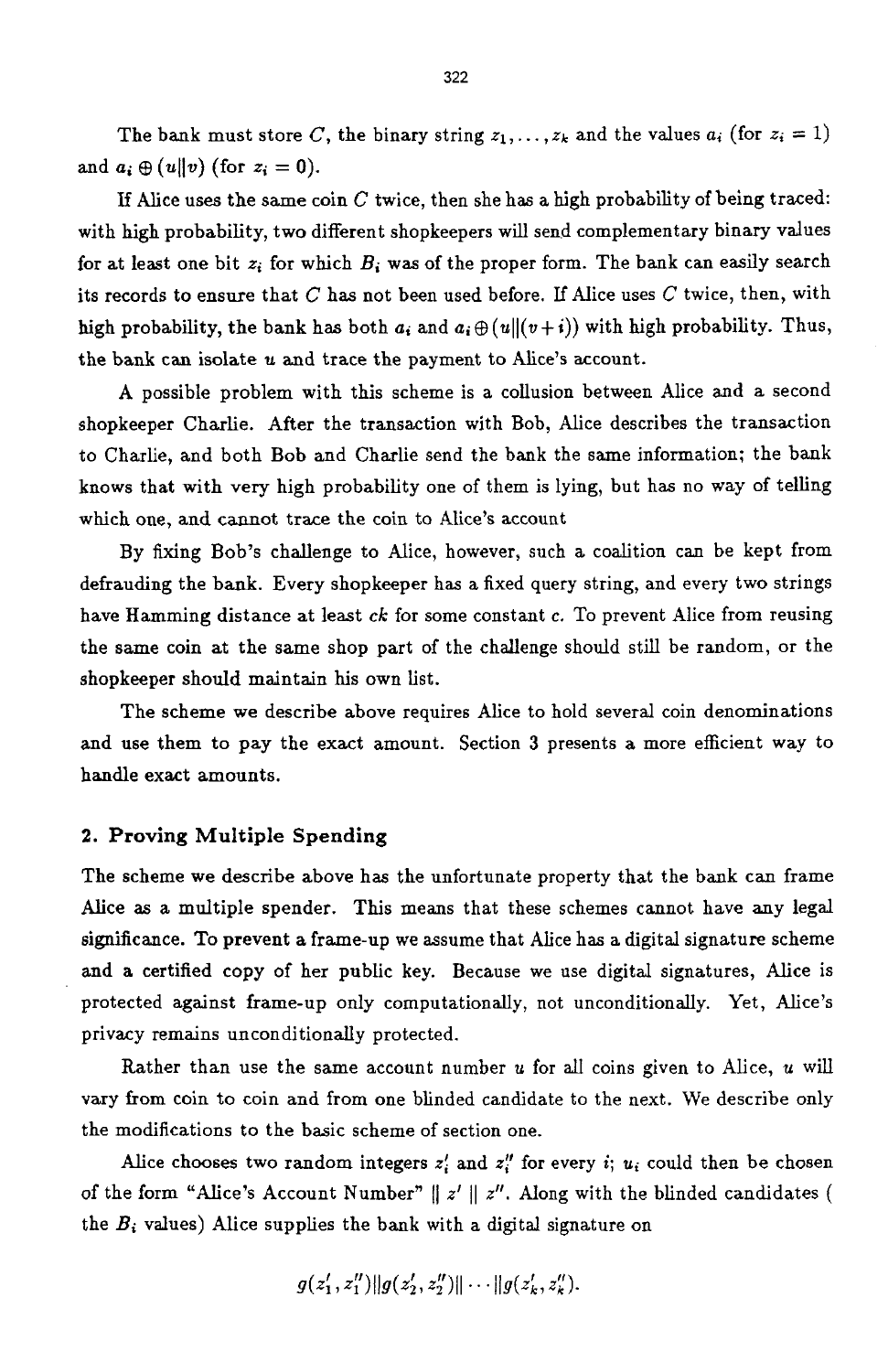During the cut-and-choose, the bank verifies that each of the  $k/2$   $B_i$ 's it examines generate an appropriate *uj.* The bank has legal proof that Alice reused the coin whenever it can present the preimage of at least  $k/2 + 1$  of the  $g(z'_i, z''_i)$ .

Of course Alice has no hope if the bank can break the signature scheme she has chosen. Assuming the bank cannot forge her signature, then even if the bank can break  $g$ , its bijective property mentioned earlier ensures, with high probability, that she can prove g was broken by showing her  $(z'_i, z''_i)$  for any broken  $g(z'_i, z''_i)$ . This is a proof, since the assumption is that only the bank and not Alice can break  $g$ .

## **3.** Untraceable **Checks**

The following scheme emulates the concept of guaranteed checks (similar to that of EuroChecks), but ensures untraceability. Alice requests a set of checks, whereby she can use each check for any single amount up to its limit and can later request a refund for the difference (limit minus actual sum). The bank will not know where the money **was** spent, nor the individual transaction amounts.

Alice can generate several checks in one interaction with the bank. The checks are similar to the basic version described in section one, but the first  $j$  factors are used to encode the purchase sum and the next  $k - j$  factors are used to prevent Alice from using any check more than once.

The bank publishes two different RSA moduli, *n* and *n',* which are used for two different kinds of digital signature.

Alice's *u* can be used either **as** in section one or in section two. **As** before, let *v* be Alice's personal counter.

Alice sends the bank *t* pairs of major and minor candidates. For every major candidate Alice chooses *b,* c, *d,* and *a* at random; a major candidate *Mi* is of the form  $f(x,y)$  where  $x = g(a||b, c)$  and  $y = g(a \oplus (u||(v + i)), d)$ . Each minor candidate is of the form *g(b,* e) where **e** is chosen at random. Alice generates several major candidates  $M_1, M_2, \ldots, M_t$  and their related minor candidates  $m_1, m_2, \ldots, m_t$ .

Alice blinds the major and minor terms before submitting them to the bank. Blinded major candidates are of the form  $B(M_i) = r^{3^k} \cdot M_i \text{ mod } n$ , where *r* is chosen at random; blinded minor candidates are of the form  $B(m_i) = r^{3^k} \cdot m_i \mod n'$ . If the bank provides some  $3<sup>i</sup>th$  root of a blinded major(minor) term,  $i \leq k$ , then, as before, Alice can extract the appropriate root of the major(minor) term itself.

Alice sends the blinded *Mi's* and *mi's* to the *bank.* Much **as** in section two, the bank performs a cut-and-choose operation, verifying that **112** of the pairs have the proper form. Then the bank performs a random permutation of the rest, grouping them into ordered sets of size *k.* Let one such set be denoted for simplicity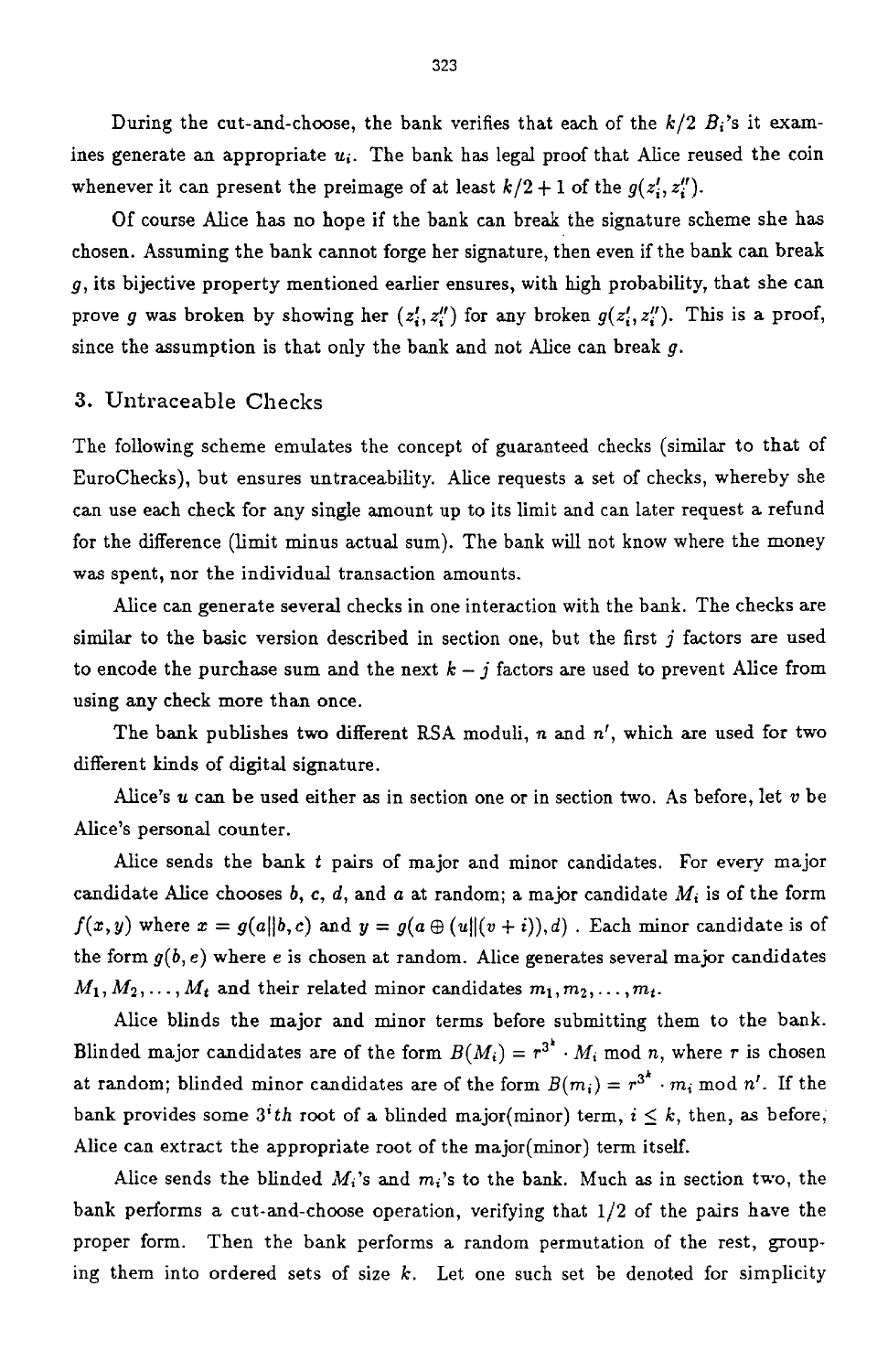$B(M_1), B(M_2), \ldots, B(M_k)$ . The bank extracts the following roots:

$$
F_i = B(M_i)^{1/3^i} \pmod{n} \quad \text{for} \quad 1 \le i \le k,
$$
  

$$
D_i = B(m_i)^{1/3^i} \pmod{n'}
$$
 for  $1 \le i \le j$ .

The bank now returns the product of the  $k$  roots of blinded major candidates  $(\prod_{i=1}^{k} F_i)$ ; the appropriate roots of the j blinded minor candidates are returned individually. Alice extracts the check

$$
C = \prod_{i=1}^k M_i^{1/3^i}
$$

and  $E_1, E_2, ..., E_j$ , where  $E_i = m_i^{1/3^i}$ .

The bank now increments Alice's counter v by *t,* Alice does likewise to her local copy.

To make a purchase with such a check Alice encodes the purchase sum by regarding the first *j* of the  $M_i$  locations as denominations  $1, 2, ..., 2^{j-1}$ . If the *i*th denomination is a term in the purchase sum, then Alice reveals to the shopkeeper the appropriate  $y_i$ and the preimages of the **2;;** if the *ith* denomination is not a term in the purchase sum, then Alice reveals  $x_i$  and  $y_i$ . Thus, later presenting  $E_i$  and the internal structure of the matching *mi* term to the bank for a refund is safe exactly when the denomination is not spent.

Note: Given a root of the form  $x^{1/3}$ , it is trivial to compute roots of the form  $x^{1/3}$  for  $j \leq i$ . Thus, Alice could use the denomination  $2^i$ , not use the denomination  $2^i$ ,  $j < i$ , and present the bank with the value

$$
E_i^{i-j} = (m_i^{1/3^i})^{i-j} = m_i^{1/3^j} = g(b, e)^{1/3^j} \pmod{n'},
$$

claiming that this is a signed minor term for an unused  $2<sup>j</sup>$  denomination. The bank has no trace of the appropriate *b* value and would grant the refund. Fortunately, this would not be in Alice's interest, since she would get a smaller refund than she is entitled to.

The last  $k - j$  major terms prevent Alice from using the check more than once, Even if the purchase amount is exactly the same. **As** in section one, the shopkeeper could present a random challenge or every shopkeeper has a probe sequence for these  $k - j$  terms chosen from a code with large Hamming distance.

Alice does however, have a good chance of successfully cheating the bank with respect to the refund. All she needs is two unrelated major and minor terms. Still, this type of cheating is far less dangerous than having an open check that can be used over and over **again.** The bank could penalize Alice whenever it detects an attempt at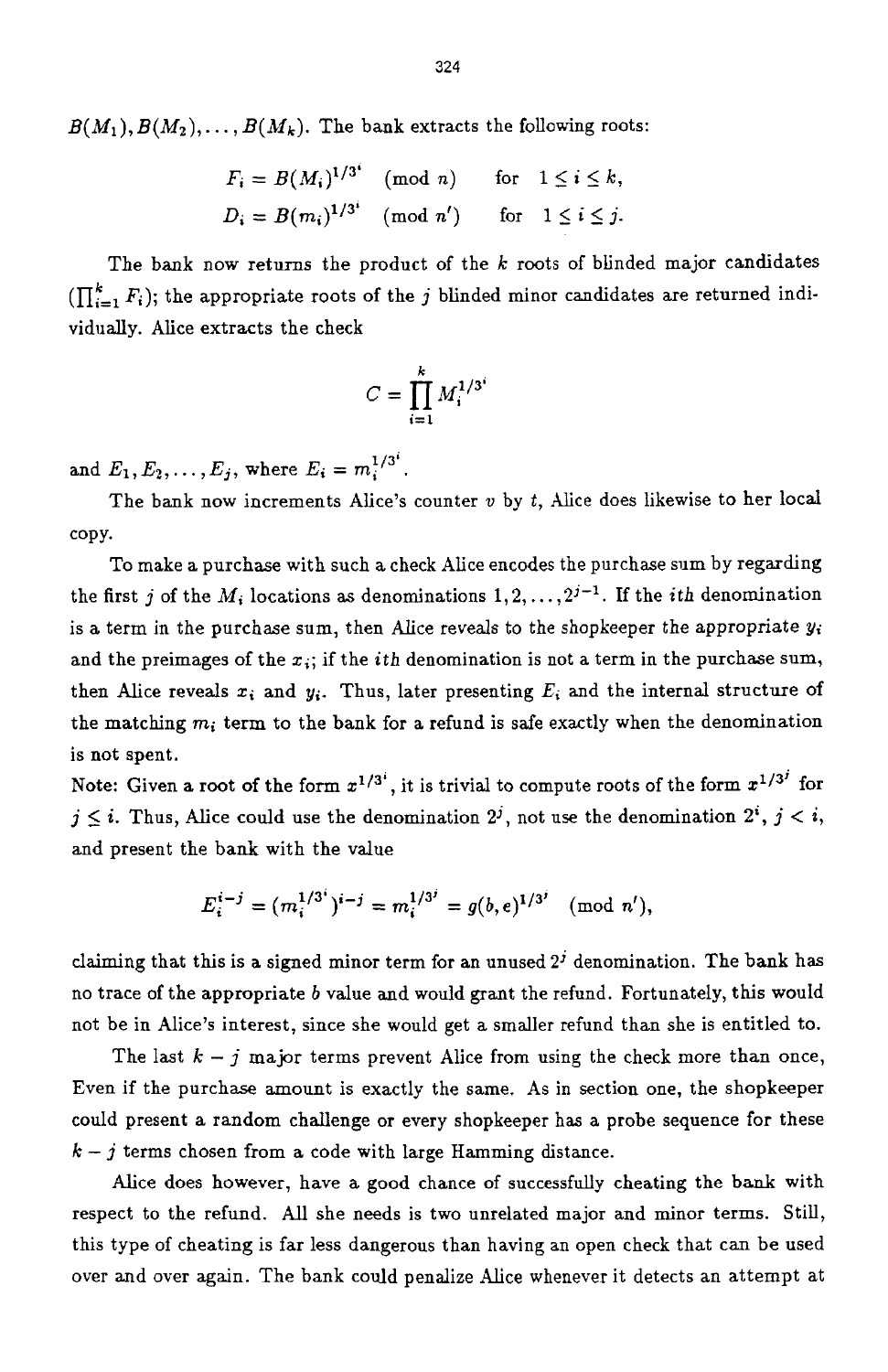cheating, negating AJice's expected profit from cheating attempts. **A** variation would allocate two major terms per denomination, making the probability of cheating much smaller.

#### **4. Blacklisting Withdrawals**

It may be desirable that if Alice uses a coin twice then the bank can blacklist **all** of the coins Alice has withdrawn. Obviously, this means that **all** her coins must be related in some manner. The idea is to encrypt some redundancy in Alice's "random" choices; this redundancy can be recognized only when Alice spends a coin more than once. Alice's privacy is thus protected only computationally, *not* unconditionally.

Consider the basic scheme: Alice sends the bank *k* blinded candidates of the form  $r^3 f(g(a, c), g(a \oplus (u \parallel (v + i)), d))$  where *a*, *c* and *d* are chosen at random by Alice, *v* is Alice's counter, *i* is the candidate serial number and *u* **is** Mice's account number. We modify the protocol so that Alice generates *b* electronic coins simultaneously.

Alice sends the **bank** *bk* blinded candidates **as** a matrix

$$
\begin{pmatrix} B_{11} & B_{12} & \dots & B_{1k} \\ B_{21} & B_{22} & \dots & B_{2k} \\ \vdots & \vdots & \ddots & \vdots \\ B_{b1} & B_{b2} & \dots & B_{bk} \end{pmatrix}.
$$

The bank ask's to *see k/2* columns in their entirety. Each *Bij* should be of the form

$$
r_{ij}^3 f(g(a_{ij}, c_{ij}), g(a_{ij} \oplus (u||k_j||(v+ki+j)), d_{ij}))
$$

Alice chooses *~jj, a;,* at random per blinded term and chooses *kj* at random per column.

Let  $\{h_i\}$  be a family of one-way functions. Each  $c_{ij}$  is of the form  $h_{i_j}(c'_{ij})||c'_{ij}$ ; each  $d_{ij}$  is of the form  $h_{lj}(d'_{ij})||d'_{ij}$ . Alice chooses  $c'_{ij}$  and  $d'_{ij}$  at random per blinded term.

The bank can easily verify that each of the *k/2* columns it *sees* is of the proper form. For notational simplicity, we assume that the bank asks to see columns  $k/2 + 1, \ldots, k$ . The bank then supplies Alice with *b* products

$$
P_i = \prod_{1 \le j \le k/2} B_{ij}^{1/3} \pmod{n}
$$

and charges her account *b* dollars.

Alice can then easily extract

$$
C_i = \prod_{1 \leq j \leq k/2} f(g(a_{ij}, c_{ij}), g(a_{ij} \oplus (u||l_j||(v+ki+j)), d_{i,j}))^{1/3} \pmod{n}, for 1 \leq i \leq b.
$$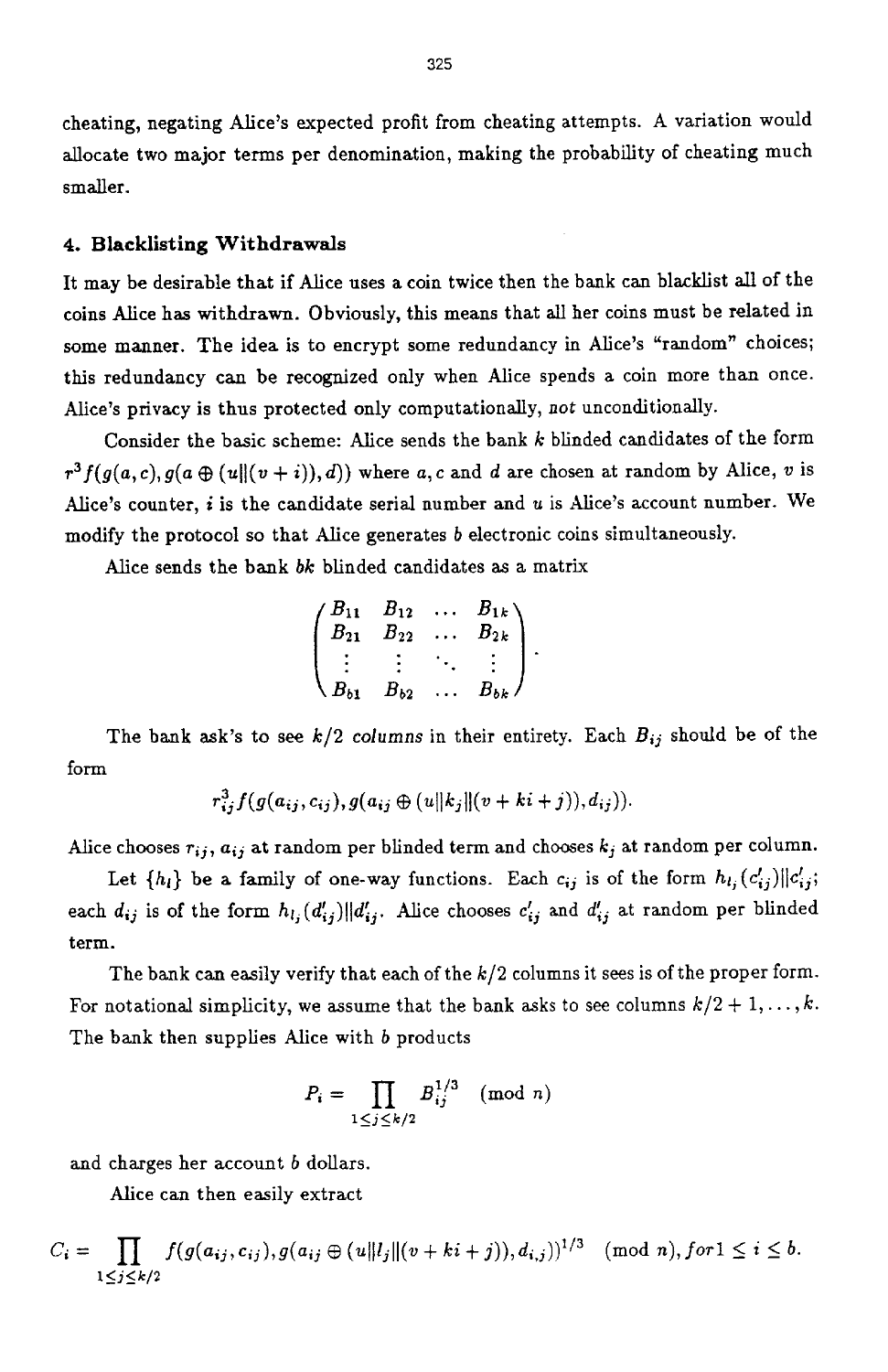Alice also arranges the factors into lexicographic sequence.

These coins are used exactly **as** in the basic scheme, except that the shopkeeper has the set of blacklisted indices *L*. If the merchant sends  $e_j = 1$ , then Alice must reveal the appropriate  $a, c$  and  $y$ . The shopkeeper computes  $f(g(a, c), y)$  and checks that  $c = c'' || c'$  does not satisfy  $c'' = h<sub>l</sub>(c')$  for all  $l \in L$ . Similarly, if the shopkeeper sends  $e_j = 0$ , then Alice must reveal the appropriate  $x, a \oplus (u||h_i||(v + ki + j))$  and  $d = d''||d'$ . Again, the shopkeeper checks that  $d'' \neq h_l(d')$  for all  $l \in L$ .

If Alice uses *any* coin more than once then the bank adds the appropriate revealed *kj's* to the blacklist supplied to the merchants.

# **5. Further Work**

In forthcoming work, Chaum and Impagliazzo investigate formal requirements for the function f and den Boer has proposed suitable **g's** whose security is reducible to factoring or to discrete **log. A** good deal of progress has been made towards establishing the overall security of similar protocols [CE87]. Formal proofs for the protocols of this paper, however, remain an open challenge.

#### **Acknowledgements**

It is a pleasure to thank Russell Impagliazzo for inspiring this work and Eugene van Heigst for making several helpful comments.

# **References**

**[BC86a]** Brassard, G. and C. Crgpeau, Zero-knowledge simulation of Boolean circuits, presented at Crypto '86, 1986.

**[BC86b]** Brassard, G. and C. Crépeau, Zero-knowledge simulation of Boolean circuits, Proc. of 27th Symp. on Foundations of Computer Science, 1986.

[BCC] Brassard, G., Chaum D., and C. Crépeau, Minimum Disclosure Proofs of Knowledge. Center for Mathematics and Computer Science, Report PM-RB710, December **1987.** 

**[CSS]** Chaum, D., Security without identification: transaction systems to make big brother obsolete, Comm. **ACM 28,** 10 (October **1985).** 

**[C86]** Chaum, D., Demonstrating that a Public Predicate can be Satisfied Without Revealing Any Information About How, presented at Crypto '86, 1986.

**[CW]** Chaum, D., Privacy Protected Payments: Unconditional Payer And/or Payee Untracability, Smartcard 2000, North Holland, 1988.

**[CE]** Chaum, D. and J.H. Evertse, Showing credentials without identification: signatures transferred between unconditionally unlinkable pseudonyms, Proceedings of Crypto '86, Springer-Verlag, 1987.